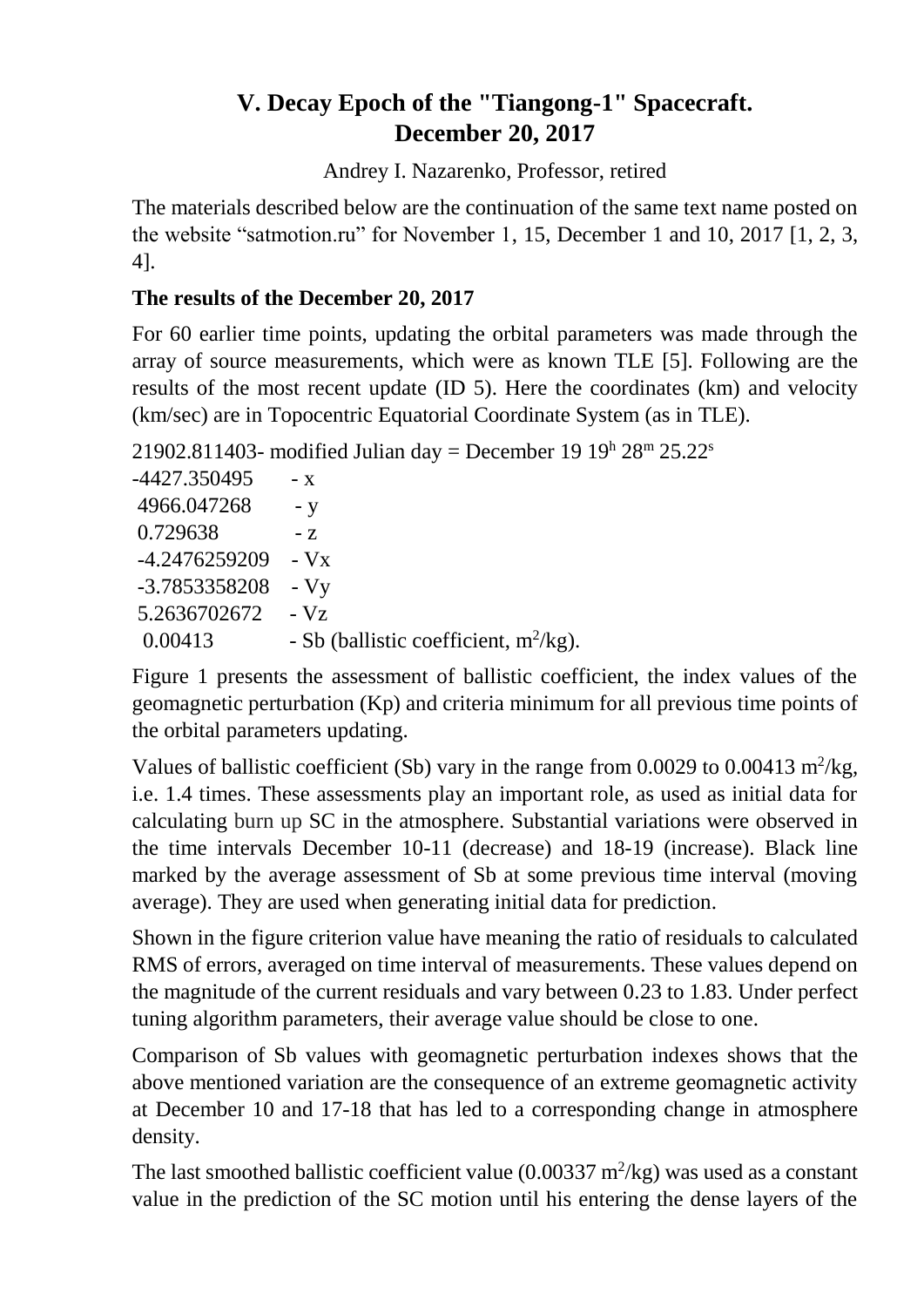atmosphere. Feature smoothed estimates of Sb is their stability: on the considered time interval, deviation from the average did not exceed  $\pm$  3%.



Criterion values (quadratic forms) are of important significance for checking the orbit determination. It is visible from figure that the maximum value are reached at instant of time when ballistic coefficient values are changes significant, i.e., at instant of significant unpredictable changes of atmospheric density. In these instants the consistency of measurements with the computational motion model deteriorates, which leads to an increase in residuals. The criterion value, averaged according to figure data, equals 1.07 that is in good agreement with the ideal value (1.0).

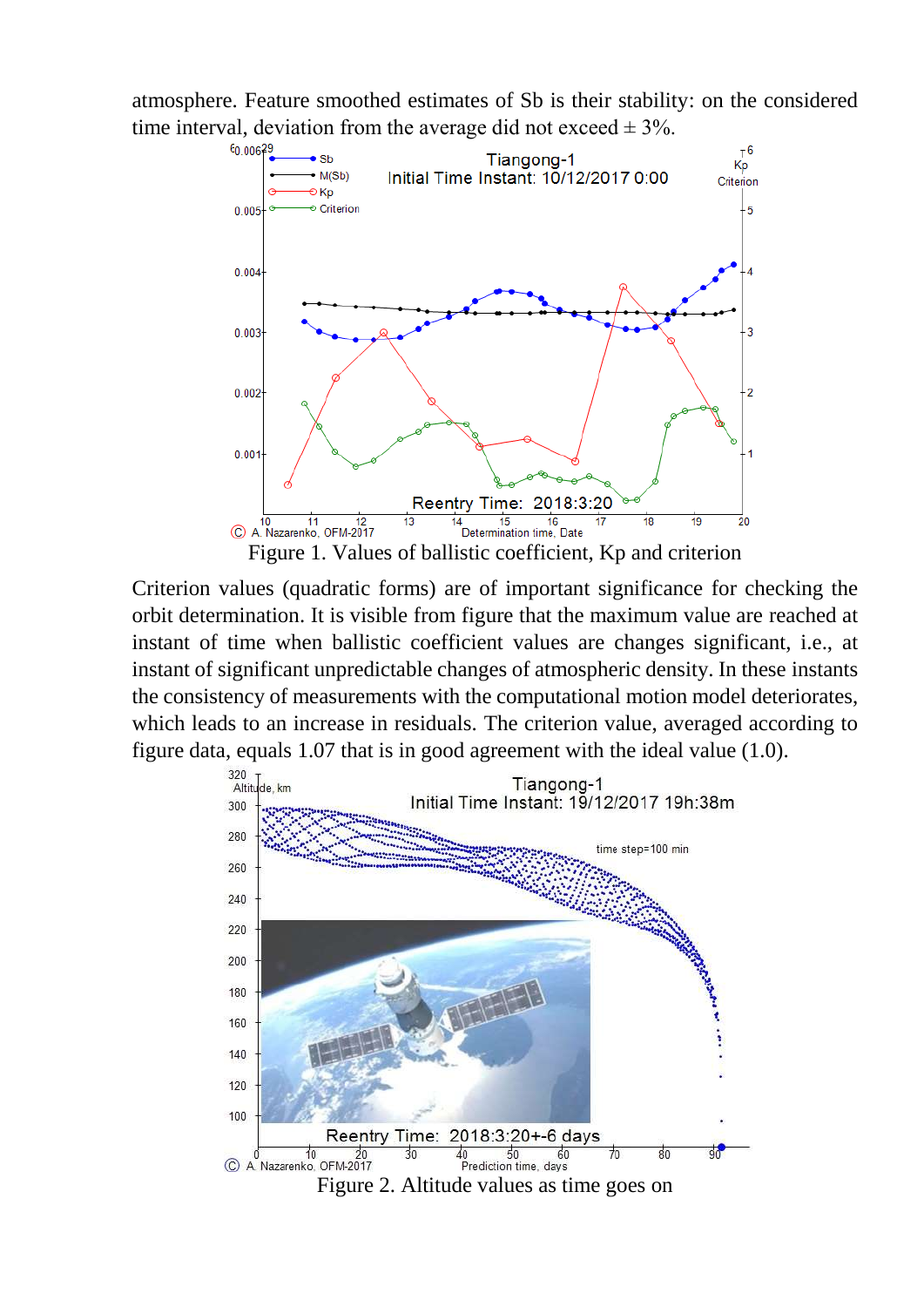Relevant prediction results by the above initial data (ID 5) are shown in figure 2. When this scatter plot is prepared, the time step of 100 minutes was used. That is why the figure has a peculiar appearance.

#### **Reentry Information.**

**Tianging-1 is predicted to reenter in 2018, March 20 ±6 days.**

### **Recent publication**

a) Tiangong-1 Altitude Prediction. This prediction was performed by The Aerospace Сorporation on 2017 December 14.



Tiangong-1 is predicted to reenter in mid-March  $2018 \pm 3$  weeks.

b) Data of V.S. Yurasov (private message).

TLE processing results over the preceding week interval and the forecast of the SC motion until the reentry:

| Initial data time | Results      | Atmospheric model |                    |                    |
|-------------------|--------------|-------------------|--------------------|--------------------|
|                   |              | <b>GOST 1984</b>  | <b>NRLMSIS</b>     | <b>GOST 2004</b>   |
| November 9 2017   | t reentry    | March $10^{10}$   | March $906h$       | March $7\ 00^h$    |
|                   | Sb, $m^2/kg$ | 0.00384           | 0.00386            | 0.00368            |
| December 1 2017   | t reentry    | March $12\ 03^h$  | March $918h$       | March $11\ 22^h$   |
|                   | Sb, $m^2/kg$ | 0.00361           | 0.00389            | 0.00360            |
| December 9 2017   | t reentry    | March $1400h$     | March $16 \, 12^h$ | March $1806h$      |
|                   | Sb, $m^2/kg$ | 0.00367           | 0.00373            | 0.00347            |
| December 19 2017  | t reentry    | March $1914h$     | March $2103h$      | March $17 \; 14^h$ |
|                   | Sb, $m^2/kg$ | 0.00349           | 0.00361            | 0.00359            |